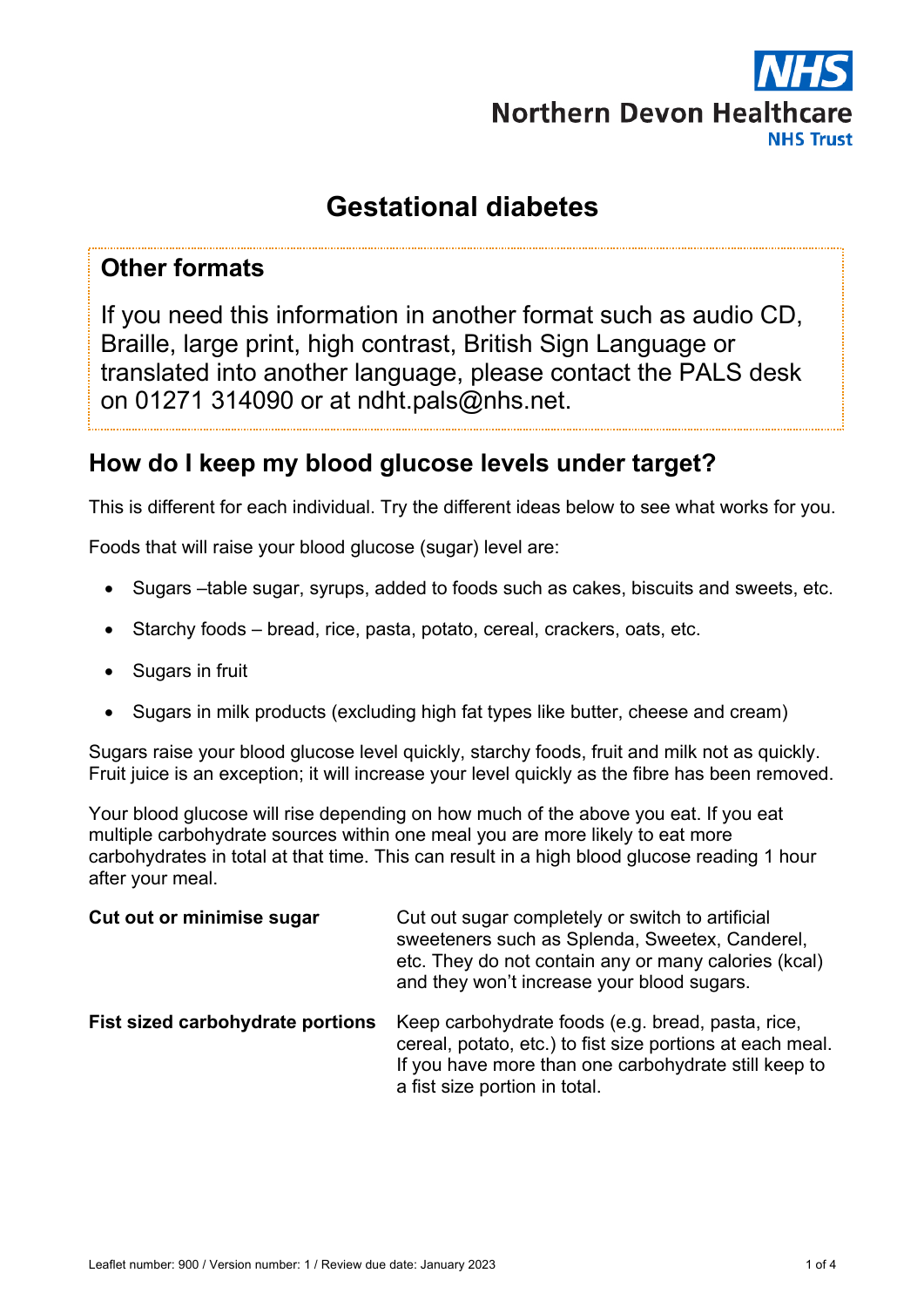| <b>Choose wholegrain</b> | A switch to wholegrain foods will slow how quickly<br>your blood glucose level increases. Examples of<br>switches:                                                                                                                                                                                                                                                              |               |            |                            |
|--------------------------|---------------------------------------------------------------------------------------------------------------------------------------------------------------------------------------------------------------------------------------------------------------------------------------------------------------------------------------------------------------------------------|---------------|------------|----------------------------|
|                          | White bread                                                                                                                                                                                                                                                                                                                                                                     | $\rightarrow$ |            | Seeded or granary bread    |
|                          | White rice                                                                                                                                                                                                                                                                                                                                                                      | $\rightarrow$ | Brown rice |                            |
|                          | Instant porridge sachet $\rightarrow$                                                                                                                                                                                                                                                                                                                                           |               |            | Whole oats                 |
|                          | Mashed potato $\rightarrow$                                                                                                                                                                                                                                                                                                                                                     |               |            | New potatoes with skin     |
|                          | Weetabix or cornflakes $\rightarrow$                                                                                                                                                                                                                                                                                                                                            |               |            | Muesli (limit dried fruit) |
| <b>Plate proportions</b> | Plate portions: $\frac{1}{2}$ a plate of vegetables, $\frac{1}{4}$ of your<br>protein source (beans, fish, soya, eggs, chicken,<br>meat, etc.) and $\frac{1}{4}$ a plate of starchy food.                                                                                                                                                                                       |               |            |                            |
| Split your meals         | If you get hungry between meals and struggle to<br>keep your after mealtime readings low enough, try<br>splitting what you have at a meal to save some as a<br>snack between meals (e.g. if you usually have a<br>sandwich and crisps at lunchtime save the crisps for<br>mid-afternoon snack).                                                                                 |               |            |                            |
| Fill up on these         | Protein foods, vegetables (due to the fibre) and<br>healthy fats (nuts, seeds, olive or rapeseed oil, oily<br>fish, avocado etc.) will not increase your blood<br>glucose levels. However, aim to add more protein<br>and fibre than fat to avoid unnecessary weight gain.                                                                                                      |               |            |                            |
| Limit the carbohydrates  | If the above ideas aren't enough to keep your levels<br>down you can try further limiting the carbohydrates<br>you have. It isn't advised to do this at each meal,<br>look for the trend. If your levels are always raised<br>after breakfast but fine after lunch and the evening<br>meal try limiting the carbohydrate in your breakfast.<br>Ask your dietitian for guidance. |               |            |                            |
| <b>Drink plenty</b>      | Keep hydrated with no or low sugar containing fluids<br>such as water, no added sugar squash, teas and<br>coffees (decaffeinated as required) to help your body<br>function. It can help keep blood sugar levels down<br>and flush out some excess sugar.                                                                                                                       |               |            |                            |
| <b>Move after meals</b>  | Unless medically advised against it or if it causes you<br>pain, keeping active can help reduce blood glucose<br>levels. Try targeting more gentle activity (such as<br>walking) to after mealtimes to help keep those one<br>hour readings under target.                                                                                                                       |               |            |                            |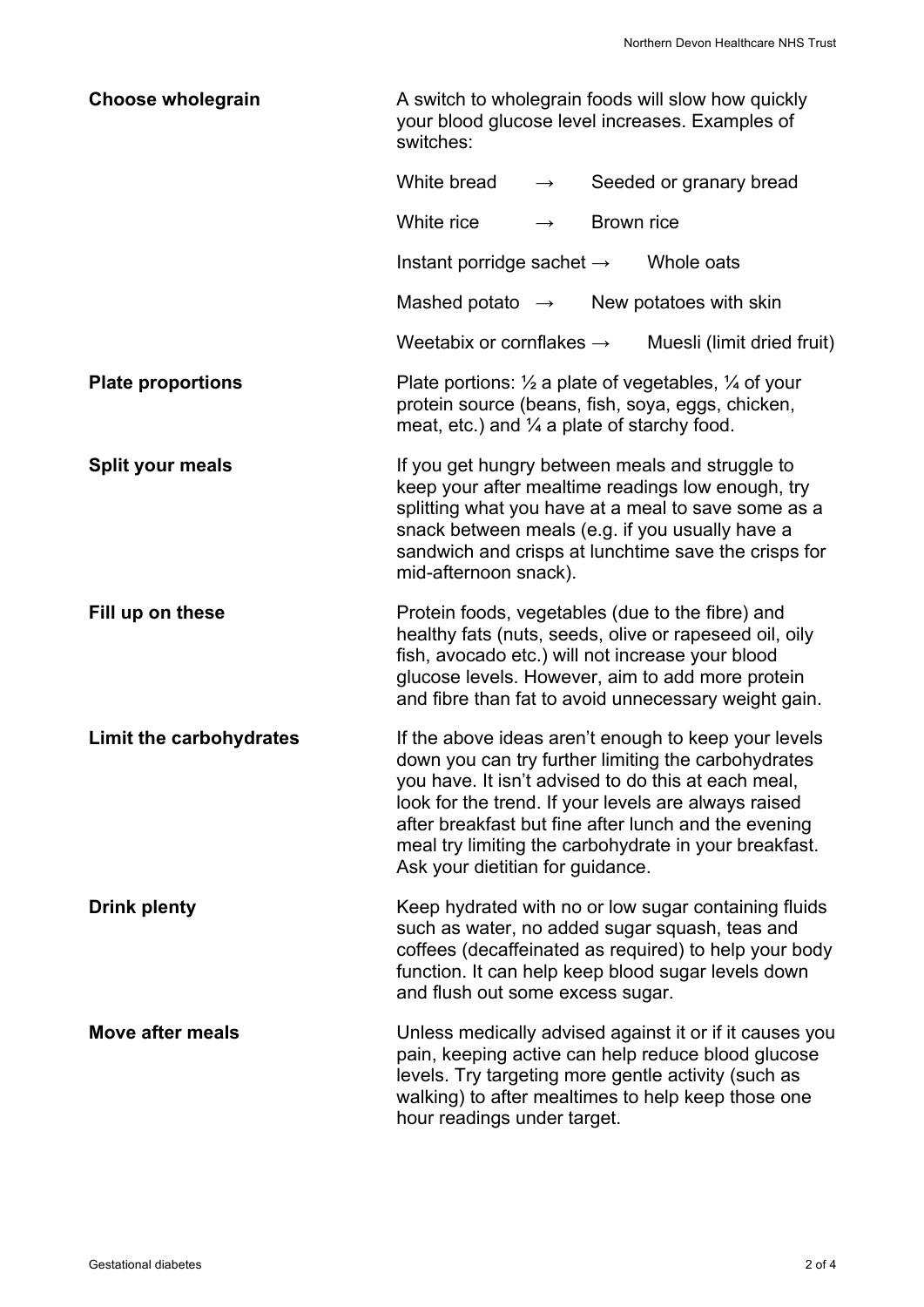# **Gestational diabetes**

## **What is it?**

This is a form of diabetes that usually starts in the second or third trimester of pregnancy (after the first 12 weeks). It happens when the body cannot control its own blood glucose (sugar) levels properly and is thought to arise due to the effect of pregnancy hormones which block the action of insulin.

Insulin is a hormone that is produced by the pancreas and controls the amount of glucose in the blood. Insulin is essential as it helps glucose (from food and drinks) to enter all cells and muscles to make energy.

#### **What is the treatment?**

80% of women can control their levels through diet and physical activity alone, see over sheet for ideas. However, some women may require tablets or insulin injections in order to control their blood glucose levels.

## **How do I test my blood glucose levels?**

You will be taught by a diabetes specialist nurse or diabetes specialist dietitian how to do this. They will also provide you with any equipment required in order to do this.

## **Can I breastfeed my baby?**

Yes, gestational diabetes does not affect this. Colostrum harvesting can be beneficial – speak to your midwife if you would like to learn more.

## **What happens after delivery?**

You will be provided with an individual delivery plan closer to the expected date of your delivery. This is to make sure it is accurate and in keeping with your level of treatment at the time.

## **What happens in the future?**

Those who are diagnosed with Gestational Diabetes have an increased risk of developing Type 2 Diabetes in later life. You will be screened for this by your GP following your pregnancy. You can also keep an eye out for symptoms such as needing to urinate more often, excessive thirst or a dry mouth. It is recommended you follow lifestyle guidance to reduce your risk of developing Type 2 Diabetes. If you would like support with this feel free to ask your GP to refer you to a dietitian.

# **Useful contacts**

| Poe Budge (lead clinical nurse specialist in diabetes) | Tel: 01271 349105<br>Email: $p$ budge@nhs.net    |
|--------------------------------------------------------|--------------------------------------------------|
| Naomi Lewis (diabetes specialist dietitian)            | Tel: 01271 349124<br>Email: naomi.lewis3@nhs.net |
| <b>Antenatal Clinic</b>                                | Tel: 01271 322600                                |